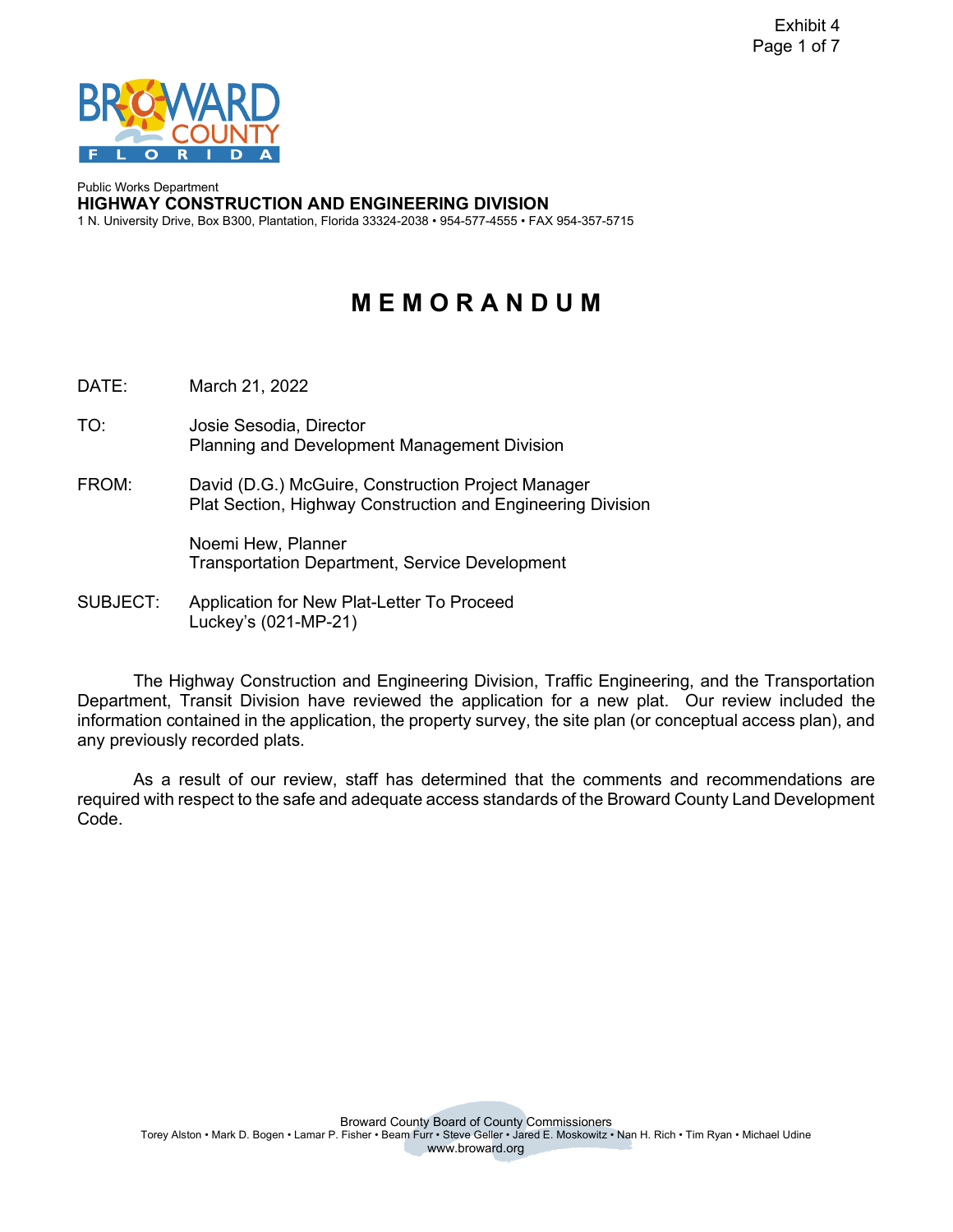#### STAFF COMMENT

#### RATIONAL NEXUS REVIEW

1 This plat has been evaluated by staff for the relationship between the impact of the proposed development and the right-of-way dedications required by the Broward County Land Development Code. Staff has made a finding that the proposed development meets the threshold for rational nexus and this report includes right-of-way dedication requirements.

#### STAFF RECOMMENDATIONS

#### NON-VEHICULAR ACCESS LINE REQUIREMENTS

It is the express intent of this non-vehicular access line to eliminate all proposed openings and existing driveways not specifically delineated in the following comments:

- 2 Along the ultimate right-of-way for State Road 84 except at the following:
	- A) A 50-foot opening with centerline located approximately 34 feet east of the west plat limits.

This opening is restricted to and physically channelized for right turns IN only.

B) A 50-foot opening with centerline located approximately 38 feet west of the east plat limits.

This opening is restricted to and physically channelized for right turns OUT only.

3 The openings on State Road 84 are subject to the approval of the Florida Department of Transportation. The applicant should consult with and obtain approval of the Florida Department of Transportation. Please contact the District Access Management Engineer, at (954) 777-4350 to discuss permittable access.

#### ACCESS REQUIREMENTS

- 4 The minimum distance from the non-vehicular access line of State Road 84, at any ingress or egress driveway, to the outer edge of any interior service drive or parking space with direct access to such driveway shall be 25 feet.
- 5 A channelized driveway shall consist of one lane with a pavement width of 16 feet, with minimum entrance radii of 30 feet.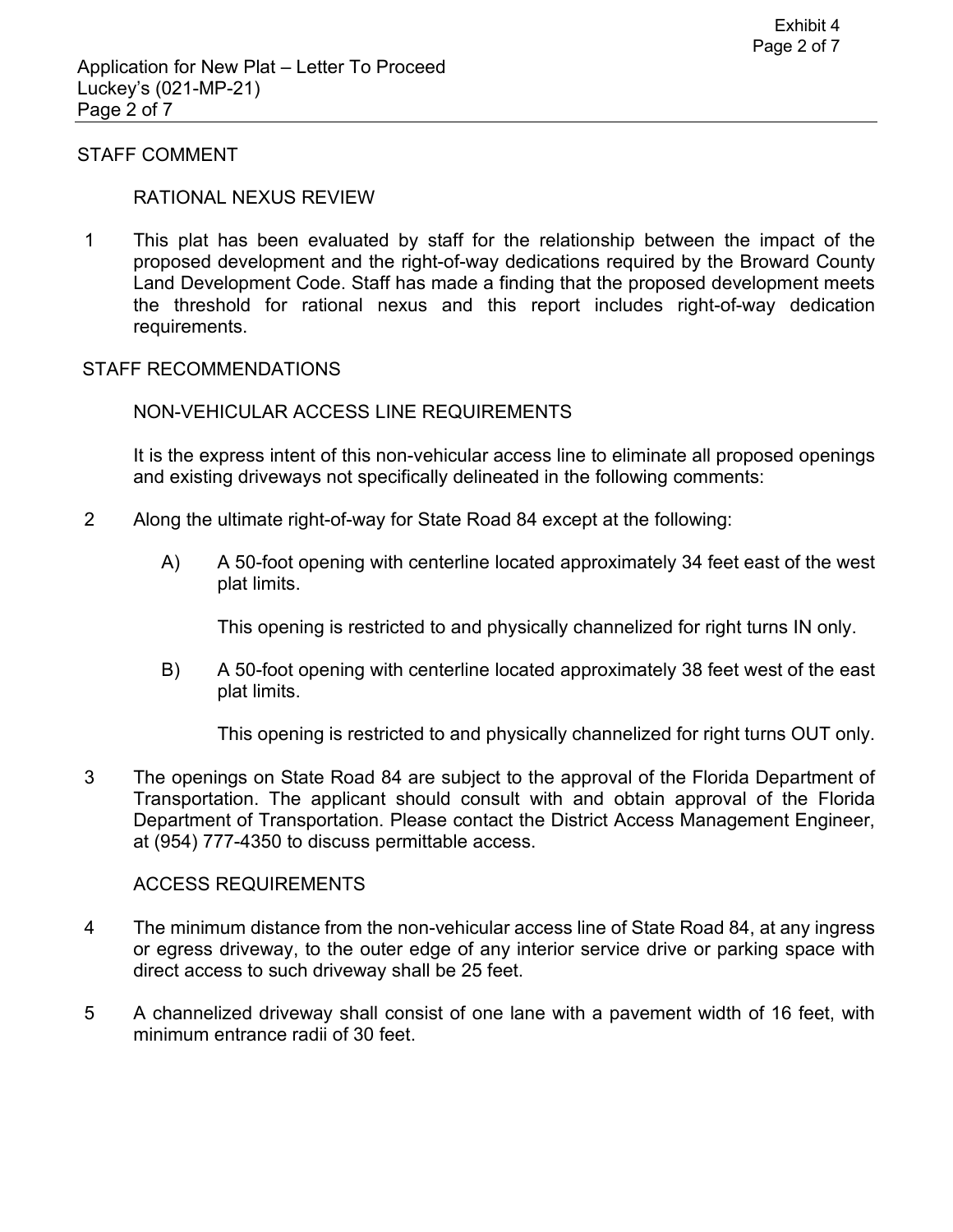6 The applicant shall consult with the Permit Section of The Florida Department of Transportation regarding the design elements of this connection (954) 777-4383.

TRAFFICWAYS IMPROVEMENTS (Secure and Construct)

- 7 The physical channelization of the driveway in the 50-foot opening on State Road 84 as specified under the non-vehicular access line requirements.
- 8 The removal of all existing driveways in locations not consistent with approved openings in the non-vehicular access line and the construction of curb, gutter, and sidewalk in these openings when necessary to complete the required improvement.

SIDEWALK REQUIREMENTS (Secure and Construct)

9 Along State Road 84 adjacent to this plat.

PAVEMENT MARKINGS AND SIGNS (Secure and Construct)

10 Construction of the required improvements shall include installation of signs and thermoplastic pavement markings. Pavement markings and signs shall be designed, fabricated, and installed in accordance with Traffic Engineering Division standards. The minimum security amount for pavement markings and signs is \$1,000.

IMPROVEMENT AGREEMENT AND SECURITY REQUIREMENTS

11 Section 5-184(d)(2) of the Broward County Land Development Code requires a recordable agreement for the required improvements. The owner of this plat shall enter into the standard Installation of Required Improvements Agreement (CAF#450) and submit it to the Highway Construction and Engineering Division for review and approval prior to plat recordation. The completion date for all required improvements listed as Exhibit "B" shall indicate completion prior to issuance of Certificates of Occupancy. Alternate phasing schedules must receive prior approval from the Highway Construction & Engineering Division. The use of a non-standard agreement will require independent approval by the County Commission.

The Installation of Required Improvements Agreement shall be secured by letter of credit, cash, lien, or other security acceptable to the County. Security instruments for all required improvements shall be submitted prior to NVAL Amendment Agreement recordation and/or commencement of construction. Security amounts shall be based upon the one of the following:

a. Approved construction plans. When security is based on approved construction plans, the security will be calculated at one hundred (100%) percent of the cost of the improvements. Requirements for submitting construction plans are outlined below.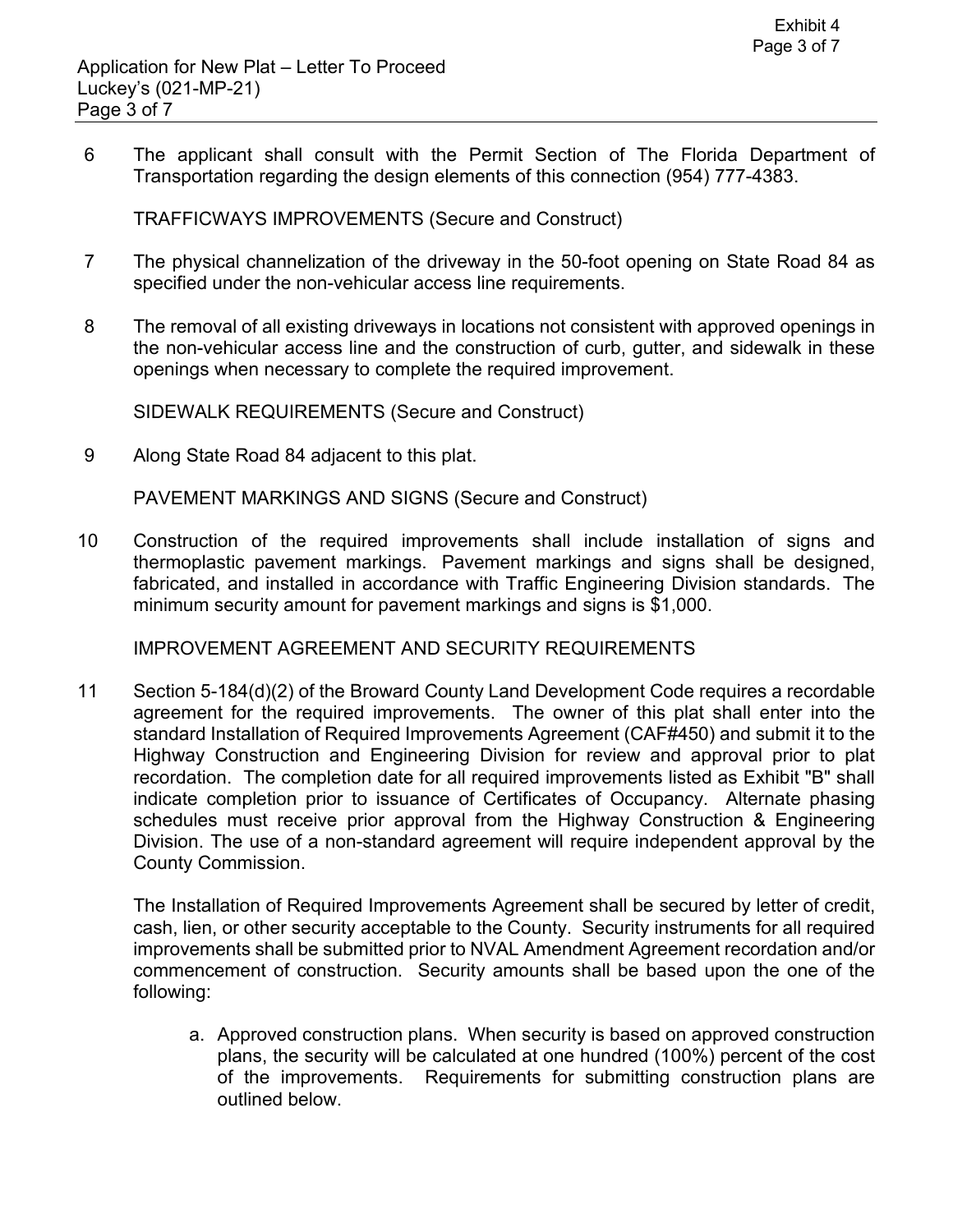- b. Engineer's cost estimate. When security is based on an engineer's cost estimate, the security will be calculated at one hundred twenty-five (125%) percent of the cost of the improvements. Engineer's cost estimate(s) must be submitted for review by the Highway Construction and Engineering Division. Use of approved cost estimate forms is required. Payment of the applicable review fee is required pursuant to Chapter 38.8 of the Broward County Administrative Code.
- c. All forms are available on the Highway Construction & Engineering Division's web page at:

<http://www.broward.org/Publicworks/BCEngineering/Pages/Default.aspx>

IMPROVEMENT PLAN SUBMITTAL (Pre-construction and Security Release Requirements)

- 12 Construction plans for the required improvements (including pavement marking and signing plans) shall be submitted to Highway Construction and Engineering Division for review for conformance to Plat recommendations, and must be approved prior to the commencement of construction. Construction shall be subject to inspection and approval by the County.
- 13 Communication Conduit/Interconnect plans (3 sets and a cost estimate) shall be submitted to the Traffic Engineering Division. Any easements necessary for relocation and maintenance of the conduit must be provided and shown on the submitted plans. No security shall be released without field inspection and final approval of all materials, installations and locations by the Traffic Engineering Division.

GENERAL RECOMMENDATIONS

- 14 Distance and measurement recommendations contained in this report were based on the best information available at the time of review. County staff may approve minor adjustments based on verified field conditions or details provided in approved construction plans.
- 15 All construction must include all necessary transitions to existing pavement, the lengths of which shall be determined by the design speed of the roadway. All designs, construction, studies, etc., shall conform to the applicable sections of the following:
	- A) United States Department of Transportation: "Manual on Uniform Traffic Control Devices" (MUTCD).
		- 1) State of Florida Department of Transportation:
		- 2) "Roadway and Traffic Design Standards."
		- 3) "Standard Specifications."
		- 4) "FDOT Transit Facilities Guidelines."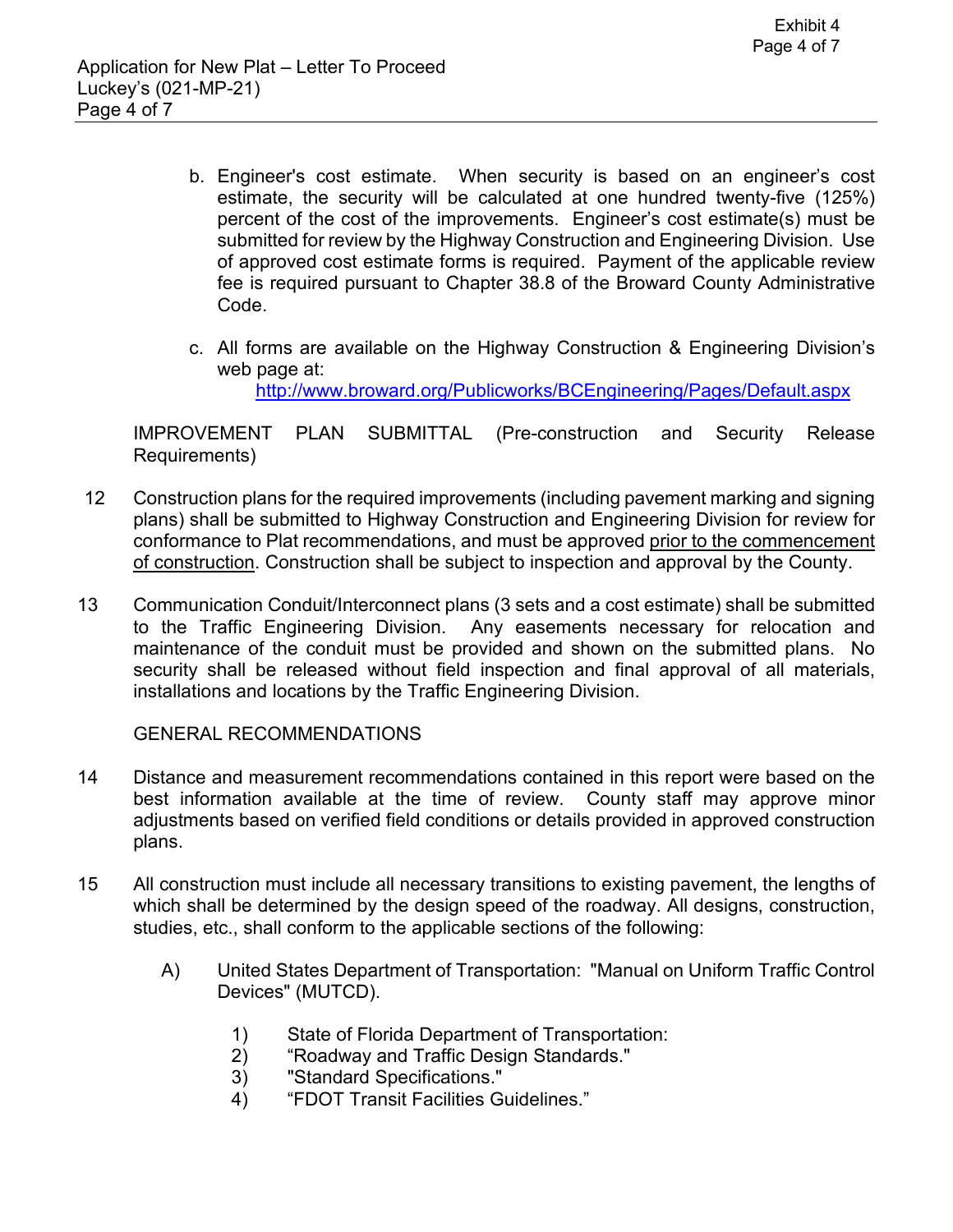B) Broward County: "Minimum Construction Standards for Roadways Under Broward County Jurisdiction" (Exhibit 25A of Section 25.1, Broward County Administrative Code).

In addition, all designs for construction shall be certified by a Professional Engineer, registered in the State of Florida, that they meet the standards included above.

All standard forms are available for downloading from the Highway Construction and Engineering Division's website: <http://www.broward.org/Publicworks/BCEngineering/Pages/Default.aspx>.

16 This plat will not be recorded until all real estate taxes (including taxes for the current year and any delinquent taxes) for the property being platted have been paid as required by Florida Statutes Chapter 197.192. The applicant shall request a current tax letter be forwarded from the Revenue Collection Division to HCED Plat Section.

## F.S. 177 PLAT REVIEW COMMENTS

The following comments note the corrections necessary for the plat mylar to comply with the requirements of Florida Statutes Chapter 177. If additional clarification is necessary, please contact Jason Espinosa at (954) 577-4593 or via email at [JESPINOSA@BROWARD.ORG.](mailto:JESPINOSA@BROWARD.ORG)

Please note that additional changes made to the plat mylar beyond this list of corrections may necessitate additional review time; delay recordation; and result in additional review fees.

All resubmittals shall include a paper copy of the plat with changes from the original plat review application highlighted.

## 17 SURVEY DATA

- A. The legal description in the title opinion or certificate shall match the legal description on the plat. The plat drawing shall follow the legal description.
- B. P.R.M.s shall be shown at every change of direction, not more than 1,400 feet apart, P.R.M.s shall be labeled "Found" or "Set".
- C. The platting surveyor shall submit Certified Corner Records for section corners used in preparation of the plat to both the State and Broward County. County staff will confirm submittal to the State prior to plat recordation. For section corners which have Certified Corner Records on file, the surveyor shall submit an affidavit confirming that the Section corner was found to be substantially as described in the most recently available certified corner record. Standard affidavit forms are available at:

<http://www.broward.org/BCEngineering/Pages/PlatSectionForms.aspx>.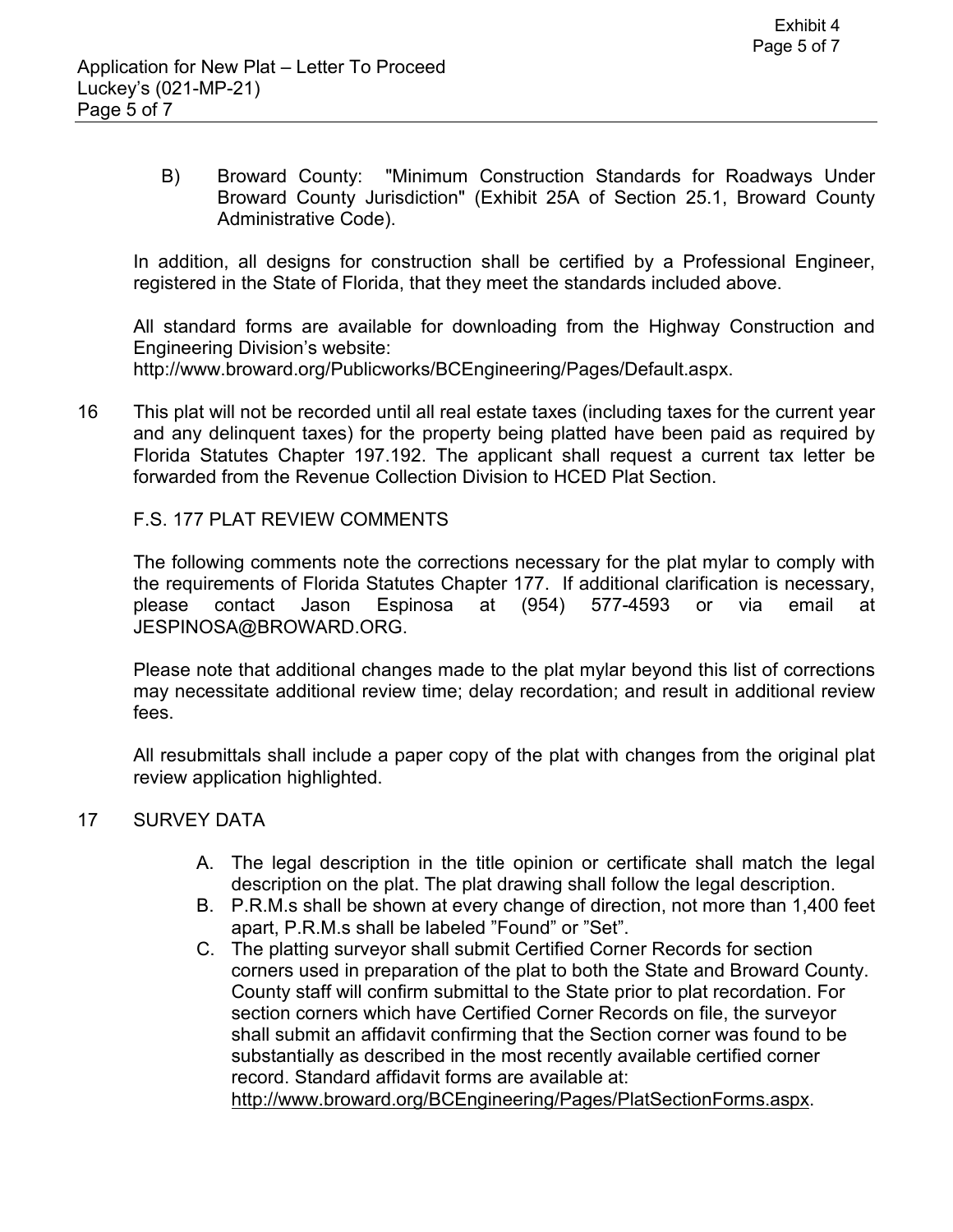D. The surveyor shall submit digital plat information (after all corrections are completed and Highway Construction & Engineering Division staff requests digital information).

## 18 RIGHT OF WAY DELINEATION AND DEDICATION LANGUAGE

A. Depict the entire right-of-way width of and  $S.W. 26<sup>th</sup>$  Street adjacent to the plat. Label the right-of-way shown with all recorded instruments which establish public rights-of-way adjacent to this plat. Refer to the Adjacent Right-of-Way Report.

Review the following documents in relation to the right of way associated with SW 26 Street: ORB 5017 Pg 252, ORB 6578 Pg 698, ORB 32447 Pg 1499 and revise the plat as necessary.

B. Obtain and provide copy of the latest FDOT Right-of-Way map for State Road 84 adjacent to the plat. Add label for same indicating the State road designation, roadway section number, sheet number, and the latest date of revision.

## 19 TITLE CERTIFICATION AND DEDICATION SIGNATURE BLOCKS

The title shall be updated for review of any agreements and the recordation process. Standard format for Title Certificates, Opinions of Title, the Adjacent Right-of-way Report, and a Guide to Search Limits of Easements and Rightof-way may be obtained by contacting the Highway Construction & Engineering Division or by visiting our web site: <http://www.broward.org/BCEngineering/Pages/PlatSectionForms.aspx>

## DRAFTING AND MISCELLANEOUS DATA

A. Address any undefined abbreviations or symbols used on the plat or added during revision. Remove any abbreviations and symbols from the Legend that do not appear on the plat. Add any missing abbreviations and symbols to the Legend that appear on the plat or are added during revisions.

## 20 SIGNATURE BLOCKS

A. The Surveyor's Certification shall be signed and the plat sealed by professional surveyor and mapper, and state that the plat was prepared under his or her direction and supervision, and complies with all of the survey requirements of FS Chapter 177. The printed name and registration number of the professional surveyor and mapper shall appear directly below the Surveyor's Certificate, along with the printed name, address, and certificate of authorization number of the legal entity.

1.Fill in the date the PRM's were set.